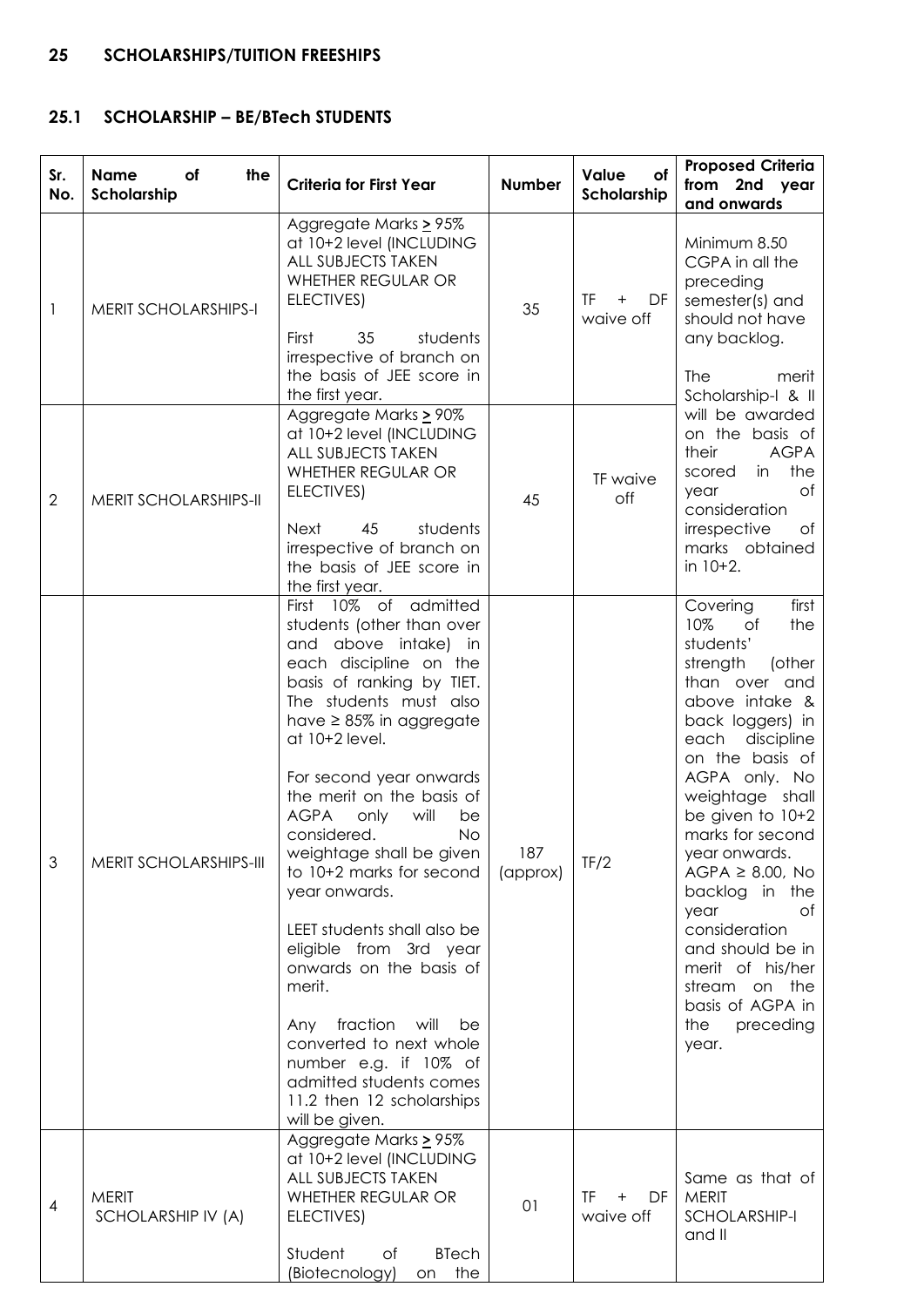|                  |                                                   | basis of NEET score in the<br>first year.                                                                                                                                                                                                                                                                                                                                                                                                                     |                    |                                           |                                                                                                                                                                                                 |
|------------------|---------------------------------------------------|---------------------------------------------------------------------------------------------------------------------------------------------------------------------------------------------------------------------------------------------------------------------------------------------------------------------------------------------------------------------------------------------------------------------------------------------------------------|--------------------|-------------------------------------------|-------------------------------------------------------------------------------------------------------------------------------------------------------------------------------------------------|
| 5                | <b>MERIT</b><br>SCHOLARSHIP IV (B)                | Aggregate Marks > 90%<br>at 10+2 level (INCLUDING<br><b>ALL SUBJECTS TAKEN</b><br>WHETHER REGULAR OR<br>ELECTIVES)<br>Student<br><b>BTech</b><br>Оf<br>(Biotecnology)<br>the<br>on<br>basis of NEET score in the<br>first year.                                                                                                                                                                                                                               | 01                 | TF waive<br>off                           |                                                                                                                                                                                                 |
| $\boldsymbol{6}$ | MERIT SCHOLARSHIPS-<br>IV(C)                      | First 10 % of admitted<br>students (other than over<br>and above intake) in<br>BTech. (Biotechnology)<br>on the basis of ranking by<br>TIET. The students must<br>also have $\geq$ 85% in<br>aggregate at 10+2 level<br><b>INCLUDING ALL</b><br><b>SUBJECTS TAKEN</b><br>WHETHER REGULAR OR<br>ELECTIVES). Any fraction<br>will be converted to next<br>whole number e.g. if 10%<br>of admitted students<br>comes 11.2 then 12<br>scholarships will be given. | 05<br>(approx)     | TF/2                                      | Same as MERIT<br><b>SCHOLARSHIP III</b>                                                                                                                                                         |
| $\overline{7}$   | MERIT SCHOLARSHIPS-V                              | LEET student admitted in<br>BE/BTech. 2 <sup>nd</sup> year.<br>Scholarship(s) will be<br>awarded to first position<br>holder in entrance<br>examination conducted<br>by TIET in each<br>stream/discipline.                                                                                                                                                                                                                                                    | 10<br>(approx.     | TF/2                                      | From 3rd year<br>onwards<br>students are<br>eligible for Merit<br>scholarship III,<br>and criteria<br>mentioned as<br>above for Merit<br>Scholarship III.                                       |
| 8                | MERIT-CUM-MEANS<br>SCHOLARSHIPS_<br><b>NORMAL</b> | Gross family income $\leq$<br>8.00 lac.<br>Given on the basis of<br>ascending order of<br>income.<br><b>Note:</b> Girl students<br>coming from families<br>have no male child will<br>be given preference.                                                                                                                                                                                                                                                    | 10                 | TF.<br>$\ddot{}$<br>DF<br>waive off       | Gross family<br>income $≤$ ₹8.00<br>lac.<br><b>CGPA</b><br>7.00,<br>$\geq$<br>criteria<br>Income<br>to be followed,<br>No backlog<br>at<br>time<br>of<br>the<br>applying<br>for<br>scholarship. |
| 9                | MERIT-CUM-MEANS<br>SCHOLARSHIPS_SPECIAL           | To deserving cases not<br>covered in "Merit-Cum-<br>Means<br>Scholarships_normal"<br>Including girls having<br>'Single Girl child status.<br>Gross family income $\leq$<br>8.00 lac.<br><b>Note:</b> Recommendations<br>of such cases shall be<br>by DoSA and<br>given<br>Committee consisting of<br>Deans shall finalise the<br>scholarships.                                                                                                                | 5<br>(maximu<br>m) | <b>TF</b><br>DF<br>$\ddot{}$<br>waive off | Gross family<br>income $\leq 8.00$<br>lac.<br>$CGPA \ge 7.00$ .<br>No backlog<br>at<br>the<br>time<br>of<br>applying<br>for<br>scholarship.                                                     |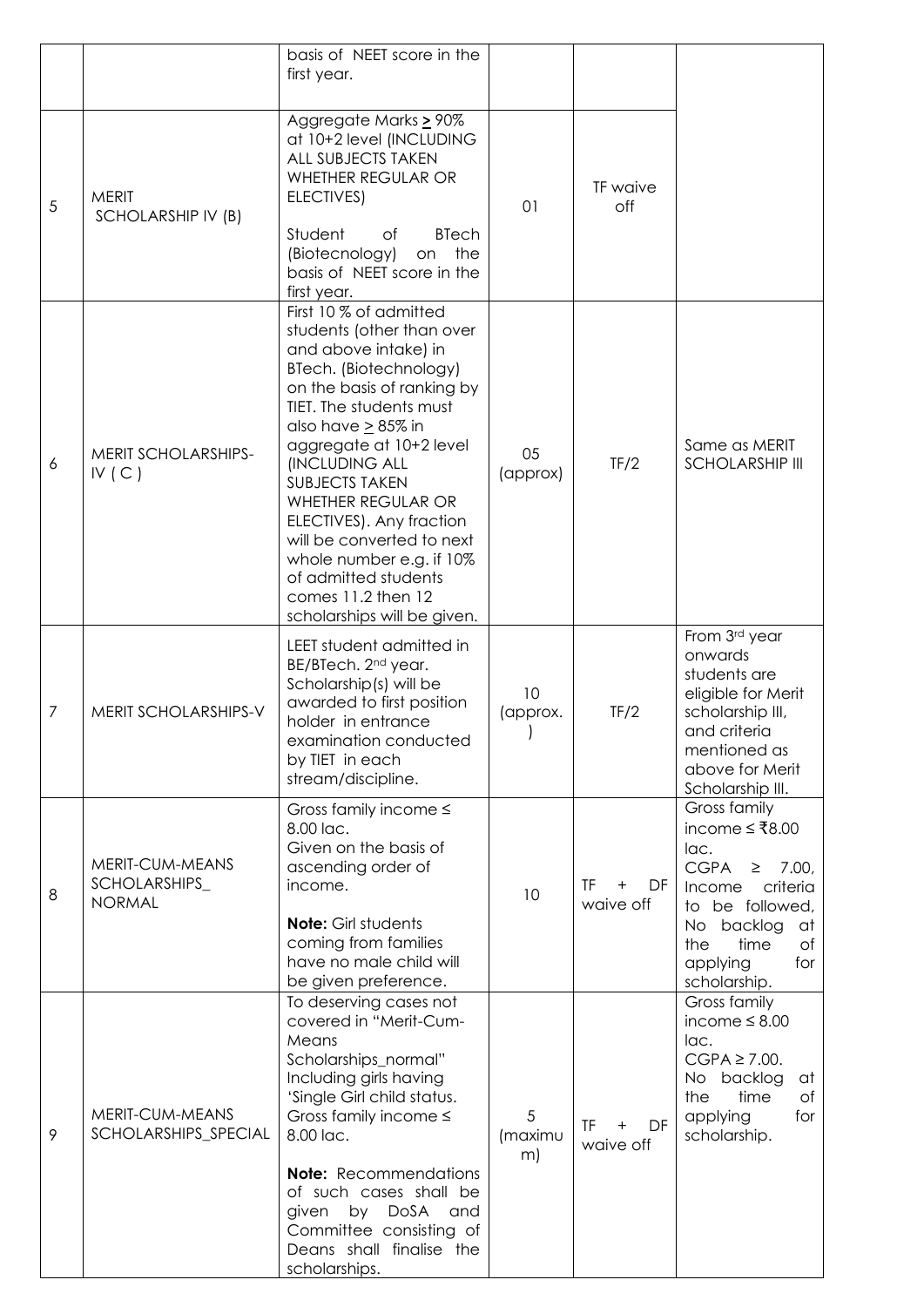**NOTE: - BE/BTech students admitted against Mode – 2 (Based on 10+2 marks in PCM for 30% of seats) will not be eligible for Merit scholarships in first year of their admission. However, 2nd year onwards, they will be eligible on the basis of their performance(i.e. AGPA) in preceding year.**

#### **25.2 SCHOLARSHIP – ME/MTech STUDENTS**

The candidates admitted in M.E./M.Tech. will be eligible for the scholarship as per the following:

I. **Scholarship from AICTE**: - Candidates with valid GATE score, will be considered to receive scholarships only if approved and amount released by AICTE or any other funding agency (applicable only for intake approved by AICTE).

#### II. **Scholarship from TIET**: -

Candidates with valid GATE score who are getting scholarship from AICTE or from any other funding agency as mentioned at 'I' above, shall also be eligible for **additional scholarship** of Rs. 5000/- per month from TIET.

Candidates with valid GATE score who are not getting scholarship from AICTE or from any other funding agency as mentioned at 'I' above, shall be offered a scholarship of Rs. 12,400/- per month.

ME/MTech Candidates who are not GATE qualified, shall be offered Rs. 10,000/- per month for 10 months in an academic year. A minimum 70% (65% for SC/ST) of marks in qualifying degree will be required to avail these scholarships. For continuation of Scholarship in second year, minimum 8.00 CGPA at the end of first year will be required with no backlog.

### **25.3 SCHOLARSHIP – MSc STUDENTS**

Three merit scholarships, one each of value of full, half and quarter tuition fee respectively, as prescribed from time to time for general category of M.Sc. students, be awarded to the students in M.Sc. programme wise and year wise. The scholarship will be awarded in the first year (in second semester) on the basis of performance (CGPA obtained) in the 1st semester. The scholarship will be awarded in the 2nd year on the basis of merit i.e. AGPA of 1st year. The eligible students should not have AGPA less than 8.00 and have no back log at the time of award of scholarship.

Merit scholarships will be awarded only if the number of students registered in a discipline is at least five.

### **25.4 SCHOLARSHIP – MCA/MCA (LEET) STUDENTS**

The scholarship (10% of admitted strength) will be awarded in the first year to MCA students (in second semester) on the basis of performance (CGPA obtained) in the first semester. The scholarship will be awarded in the succeeding years on the basis of merit i.e. AGPA of the preceding year. The eligible students should not have an AGPA less than 8 and should not have any backlog at the time of award of scholarship. The scholarship will be Rs. 40,000 p.a.

The MCA(LEET) students will be awarded scholarship for two years only (2nd and 3rd year). In the year of their admission, the MCA(LEET) students will be awarded scholarship in the even semester based upon their performance (CGPA earned) of the odd semester. The scholarship in the 3rd year to MCA(LEET) students and MCA students will be awarded out of combined merit list of MCA 3rd year (based upon their performance "AGPA earned" in the 2nd year).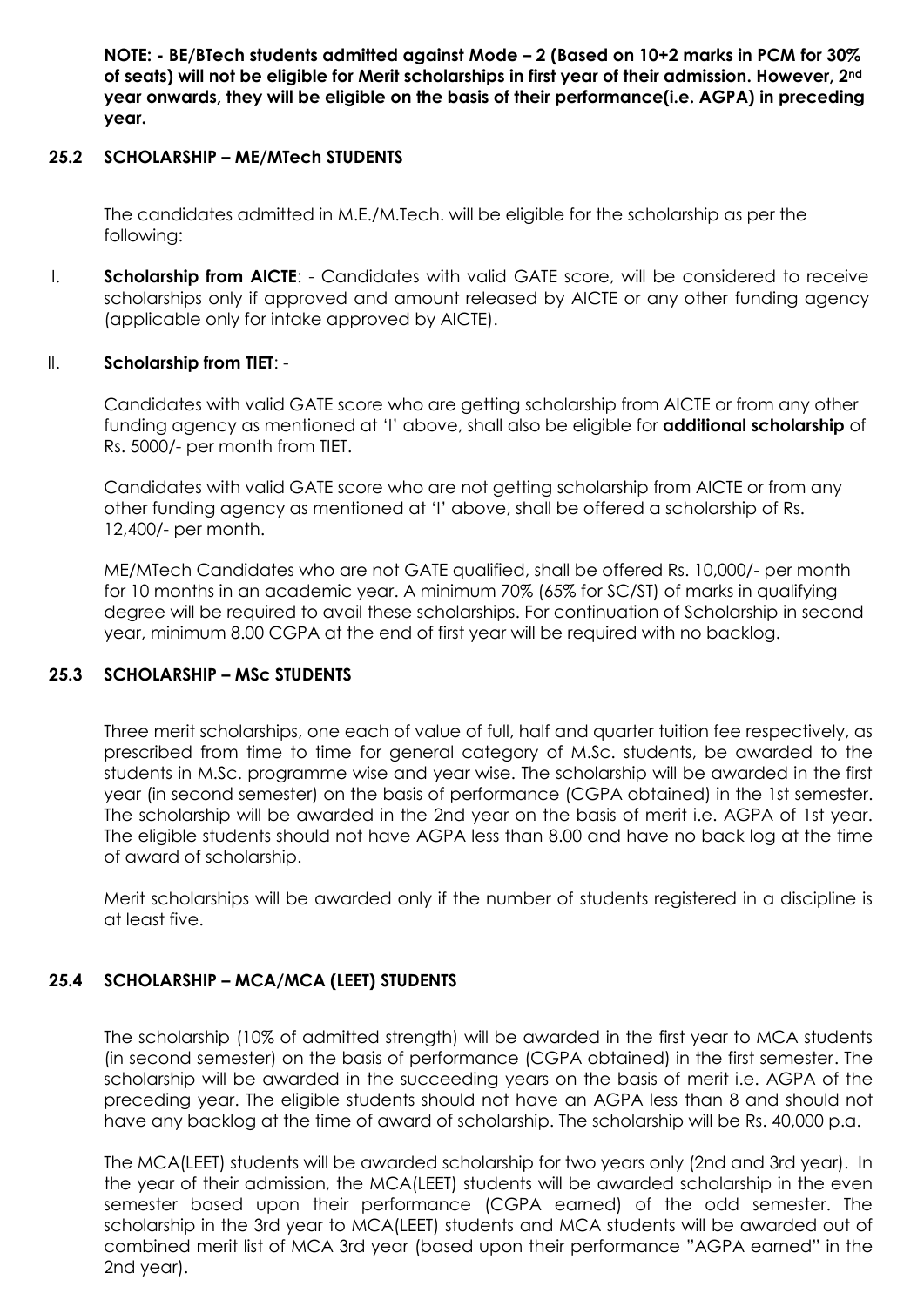Merit scholarships will be awarded only if the number of students registered in a discipline is at least five.

#### **25.5 ELIGIBILITY**

- I. Only those students will be eligible for the award of Institute merit scholarships who have cleared all the courses prescribed for the respective programme upto the stage of the award. In other words, they should not have any backlog.
- II. Merit Scholarships-I, Merit Scholarships-II, Merit Scholarships-IV(A), Merit Scholarships-IV(B) of B.E./B.Tech. shall be awarded to the students as per prescribed criteria in the above table. Only students selected in first year shall continue to get the scholarship in subsequent years on fulfillment of required conditions.
- III. Merit Scholarships-III, Merit Scholarships-IV(C), Merit Scholarships-V covering 10% of the students' strength (other than over and above intake) of B.E./B.Tech. shall be awarded every year on the basis of AGPA earned in the preceding year and criteria mentioned in above table. In case student is upgraded through December Test in 1st year, he/she will not be eligible for merit scholarship in 2<sup>nd</sup> year on the basis of his/her performance in 1<sup>st</sup> year.

#### **In case FN/NRI student or IEP student is selected for merit scholarship-III in second year or subsequent years, he/she will be given award amount as per the tuition fee charged from Indian students of the same batch.**

- IV. Award of Merit Scholarships in the first year (second semester) of MCA/ MCA (LEET) and M.Sc. programme will be based on the merit of performance (CGPA obtained) in the first semester. In the subsequent years, these would be based on the AGPA earned by the student during the preceding academic year.
- V. The student who has been awarded merit scholarship by the Institute are entitled to receive stipend or any financial assistance from any other source. However, if the student is awarded any stipend or financial assistance from any other source, he shall immediately communicate the same to Dean of Academic Affairs (DoAA).
- VI. There will be no income limit of the guardians/parents of the students for the grant of merit scholarships.
- VII. In case a student is eligible for more than one scholarship/freeship, he/she shall be awarded only one scholarship/freeship as per his/her preference.

#### **25.6 BOOKING.COM SCHOLARSHIP**

**BOOKING.COM** will provide FIVE scholarship for meritorious female students of Thapar Institute of Engineering and Technology, Patiala to be awarded to Five First year female students admitted in the year 2019, for the full period of four years of their study, pursuing Bachelors of Engineering degree at Thapar Institute of Engineering and Technology. Under the MOU signed between TIET and BOOKING.COM

- I. The "BOOKING.COM Scholarship" shall be awarded, starting year 2019.
- II. Five scholarships to each of the five deserving **Bachelors of Engineering female students** admitted to four year Bachelors of Engineering program in the year 2019 (**one each from Computer Engineering, Electronics and Communication Engineering, Electronics and Computer Engineering, Electrical Engineering and Civil Engineering**) shall be paid each year to cover the expenses towards their tuition fee, development fee, hostel fee etc., for a period of four years.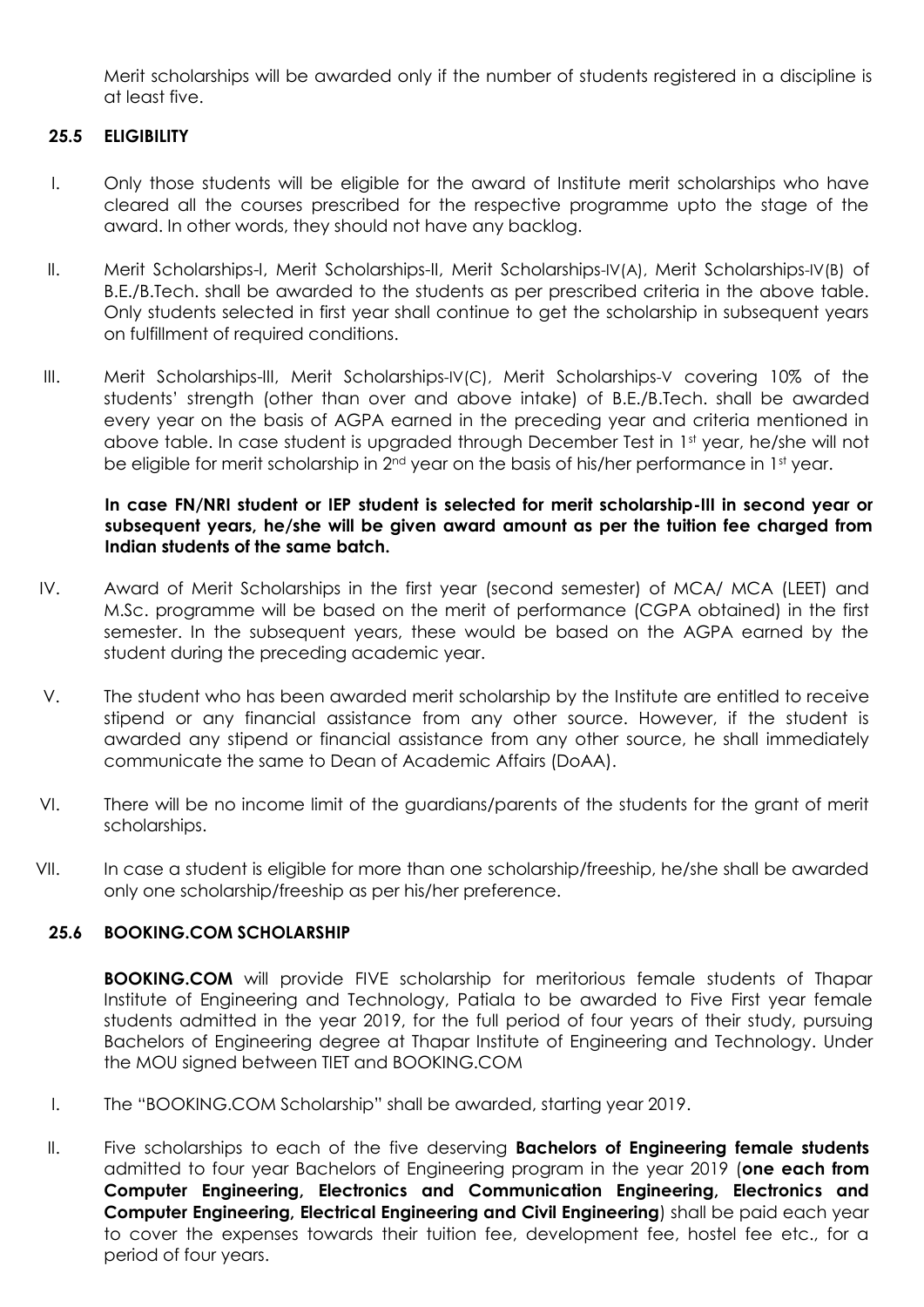- III. The first instalment of scholarship shall be awarded to each of the five students admitted in the year 2019 and it shall continue to be given to each one of them for a period of four years, every year.
- IV. The criteria for eligibility for the Scholarship are as follows
	- a. The total annual income of the Applicant's family should be less than or equal Rs. 8,00,000/- (Rupees Eight Lakh Only);
	- b. The Applicant must have secured a minimum of a total of 75% at the 10+2 (ten plus two) level examination;
	- c. The Applicant must have also secured a minimum requirement in the Joint Entrance Examination or any other admission test considered by TIET for admission to TIET;
	- d. The candidates with least family income among the applicants will be given preference;

In the event that no candidate meets the above prescribed eligibility criteria in the year, the Scholarship Selection Committee shall, at their sole discretion, decide whether to change the eligibility criteria for that particular year or to grant the Scholarship in some other Engineering stream.

- V. Ties / stalemates between candidates being shortlisted for/from the Merit List shall be decided on the following grounds:
	- a. In the case of Applicants with the same family income, the student with higher marks in the TIET or Equivalent Entrance examination ("Entrance Examination") shall be placed on the Merit List / awarded the Scholarship, as the case may be;
	- b. In the case of Applicants with the same marks in the Entrance Examination, the Applicant with the higher score in the 10+2 (ten plus two) level examination shall be placed on the Merit List / awarded the Scholarship, as the case may be;
	- c. In the case of Applicants with the same marks in the 10+2 (ten plus two) level examination, the student with the higher average score in Physics, Chemistry, and Mathematics shall be placed on the Merit List / awarded the Scholarship, as the case may be.
- VI. The Five awardees selected in the 1st (First) academic year i.e. 2019, shall continue to receive the Scholarship for all the subsequent years, till the 4th academic year; however, on the occurrence of any of the following events, the Scholarship shall be liable to be transferred to the next Applicant on the Merit List, for the remaining period of her studies, as per the selection procedure prescribed herein:
	- a. If the Awardee fails to achieve a minimum Cumulative Grade Point Average (CGPA) of 7.00, or accumulates a backlog, or an E or X grade in the final examination for the relevant academic year;
	- b. If any disciplinary action is taken or awarded against the Awardee at any stage;
	- c. If the Awardee fails to maintain the minimum attendance as per the standards set out by TIET, for reasons other than medical grounds;
	- d. If the Awardee drops out of TIET or leaves TIET, for any reason whatsoever; or
	- e. If the Awardee becomes the recipient of any other scholarship for that particular academic year.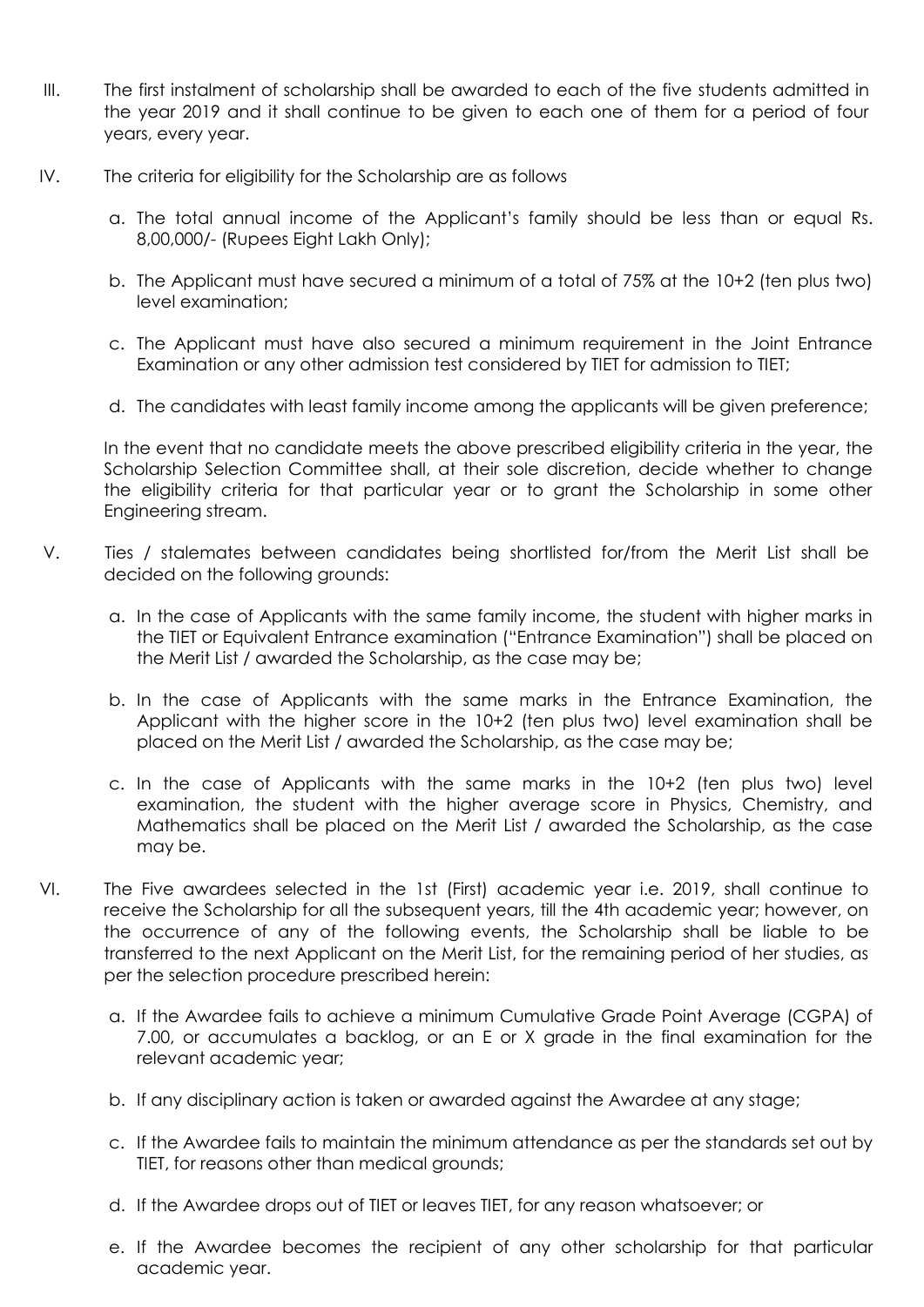#### **25.7 COLLABORATION WITH TATA MOTORS**

Thapar Institute of Engineering & Technology and Tata Motors Limited have signed a Memorandum of Understanding (MoU) for the purpose of undertaking collaborative activities. The objective of the MoU is to provide a formal basis for initiating interaction between Thapar and Tata Motors.

The major areas of collaboration under this MOU are

- I. Year 1 onward engagement with engineering student, where a certain set of students will be mentored through their programme and may result in a PPO. These students will be known as "Tata Scholars" and will likely be given a stipend also from year one.
- II. 6 months' internship for B.E. students.
- III. Faculty and / or student's collaboration / projects for M.E. programme.
- IV. Partnering in the CSR initiatives by Tata Motors to promote education, research and / or societal well being
- V. Guest Lecture Series

The students of following programs, but not limited to, are likely to benefit from this collaboration.

Mechanical Engineering, Mechanical Engineering (Production), Mechatronics Engineering, Electrical Engineering and Electronics (Instrumentation & Control) Engineering.

#### **25.8 ALUMNUS WARD SCHOLARSHIP**

Four scholarships @ ₹50,000/- per annum: One scholarship to one ward of alumnus in each year of B.E./B.Tech. on merit-cum-means basis.

These scholarships are given by TIET Alumni Association.

In addition to above some other scholarships are given through TIET Alumnus mentioned in the scholarship table.

### **25.9 SELECTION**

- I. The award of merit scholarships for B.E./B.Tech., LEET, MCA/ MCA (LEET) and M.Sc. programs shall be announced every year by the DoAA.
- II. If the student declines (or is not awarded merit scholarship for certain reasons) it shall be awarded to the next student in the approved list.
- III. The merit scholarships shall be tenable for one academic year.

#### **25.10 TIE BREAKER**

In case of a tie at AGPA, it shall be broken by considering number of A<sup>+</sup> grades secured by the students during the period under consideration for calculation of AGPA. If number of A<sup>+</sup> grades secured by students are same then tie shall be broken by considering the students' performance on the basis of CGPA. If the CGPA is also same, the tie shall be broken using the percentage of marks obtained by the students in all the courses of last two semesters. If,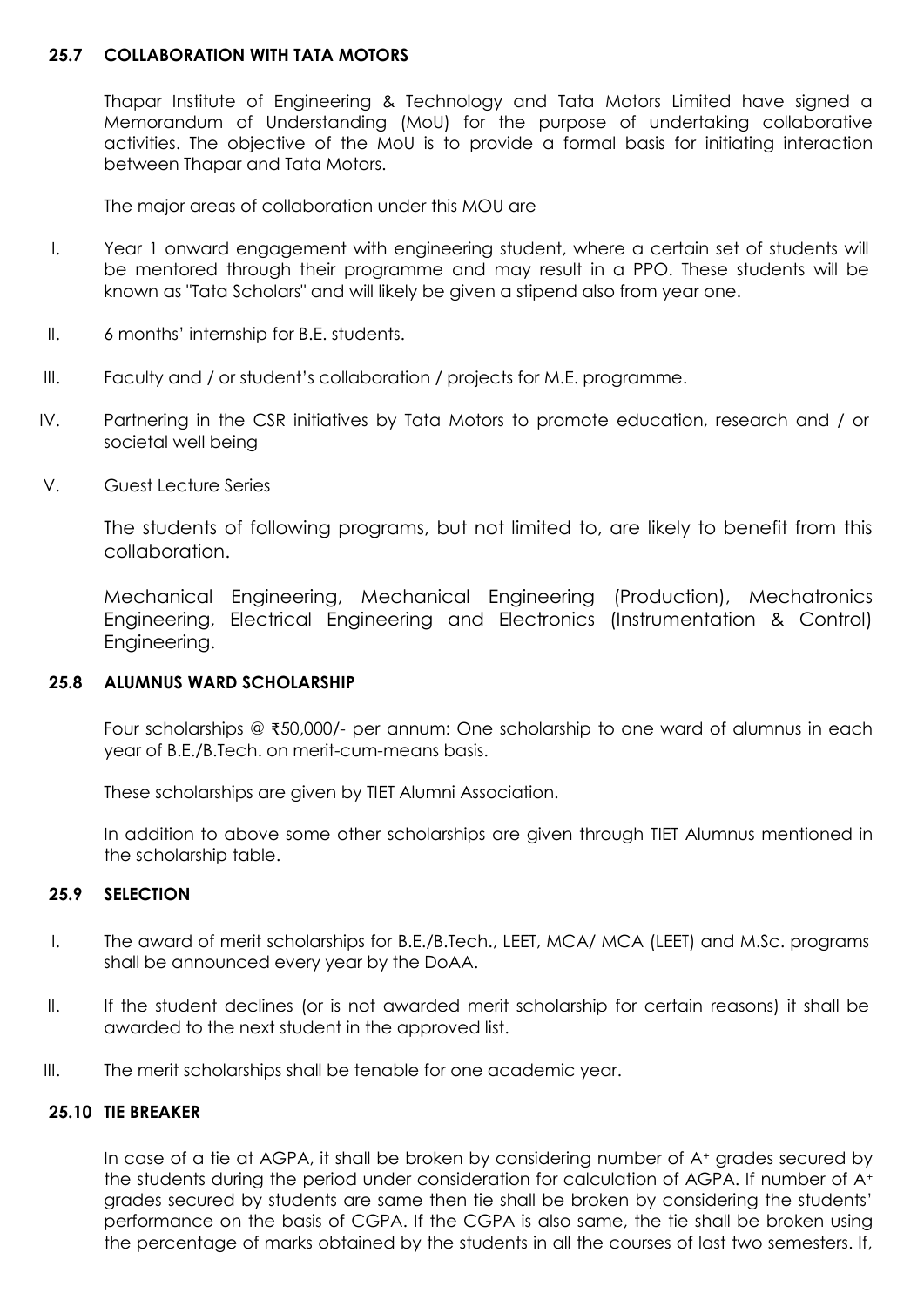however, the tie still exists then it will be broken by considering the merit of the entrance examination taken at entry level.

## **25.11 WITHDRAWAL**

If a recipient of merit scholarship is found guilty of gross misconduct his/her case after due warning shall be reported by the DoAA for withdrawal of merit scholarship and decision in this regard will be taken by the Deputy Director.

#### **25.12 OTHER SCHOLARSHIPS/STIPENDS**

The details of other scholarships and stipends offered to the students are given in the Table I.

| Sr.<br>No. | <b>Nature of Scholarship</b>                                  | Value in ₹                               | No. of<br>Scholar ship(s)                  | <b>Eligibility Conditions</b>                                                                                                                                                                                                                                                                                                                                                                                                                                                          |
|------------|---------------------------------------------------------------|------------------------------------------|--------------------------------------------|----------------------------------------------------------------------------------------------------------------------------------------------------------------------------------------------------------------------------------------------------------------------------------------------------------------------------------------------------------------------------------------------------------------------------------------------------------------------------------------|
| 1.         | Merit-Cum-Means<br>Scholarships                               | Tuition and<br>Development Fee<br>Waiver | ME/MTech: 05<br>M.SC.:01<br><b>MCA: 01</b> | Entrance Test Rank and<br>Academic Performance in<br>next years. Parent's gross<br>annual income from all<br>sources ≤ ₹5.00 lacs & other<br>conditions.                                                                                                                                                                                                                                                                                                                               |
| 2.         | IM Thapar Scholarship                                         | <b>Tution Fee waiver</b>                 | 04                                         | Scholarship will be awarded<br>B.E./B.Tech.<br>1 <sup>st</sup><br>to<br>year<br>student(s) of any stream and<br>should have atleast<br>80%<br>marks scored in 12th and<br>atleast 40% marks scored in<br>JEE Main and having annual<br>family income $≤$ ₹5.00 lacs.<br>To continue this scholarship,<br>a student has to score CGPA<br>$\geq$ 7.5 with no E or F or X<br>grade<br>the<br>relevant<br>in<br>Other<br>academic<br>year.<br>guidelines are available at<br>TIET website. |
| 3.         | <b>Vimlasons Charitable</b><br>Foundation Scholarships        | ₹10,000/- per<br>annum                   | 05                                         | One each for girl student of<br>1st, 2nd, 3rd and 4th year of UG<br>programme and one girl<br>student of M.Sc. (1st or 2nd<br>year) on merit cum mean<br>basis.<br>Means: less than ₹2.00 lac.<br>Merit: minimum 75% marks in<br>the 10 <sup>th</sup> and 12 <sup>th</sup> board<br>examination and will be<br>renewed if the student has a<br>minimum CGPA $\geq$ 7.00 and<br>with no backlog course.                                                                                 |
| 4.         | <b>Vimlasons Charitable</b><br><b>Foundation Scholarships</b> | ₹8,000/- per<br>annum                    | 03                                         | One for Post Graduate and<br>two for LMTSOM students for<br>merit cum means basis<br>subject to conditions.                                                                                                                                                                                                                                                                                                                                                                            |
| 5.         | A.C.Khanna-Balraj<br>Chexal Scholarship                       | ₹10,000/- per<br>annum                   | 01                                         | One BE Mechanical<br>Engineering student of<br>second year on the basis of                                                                                                                                                                                                                                                                                                                                                                                                             |

#### **Table – I Scholarships and Stipends** ≥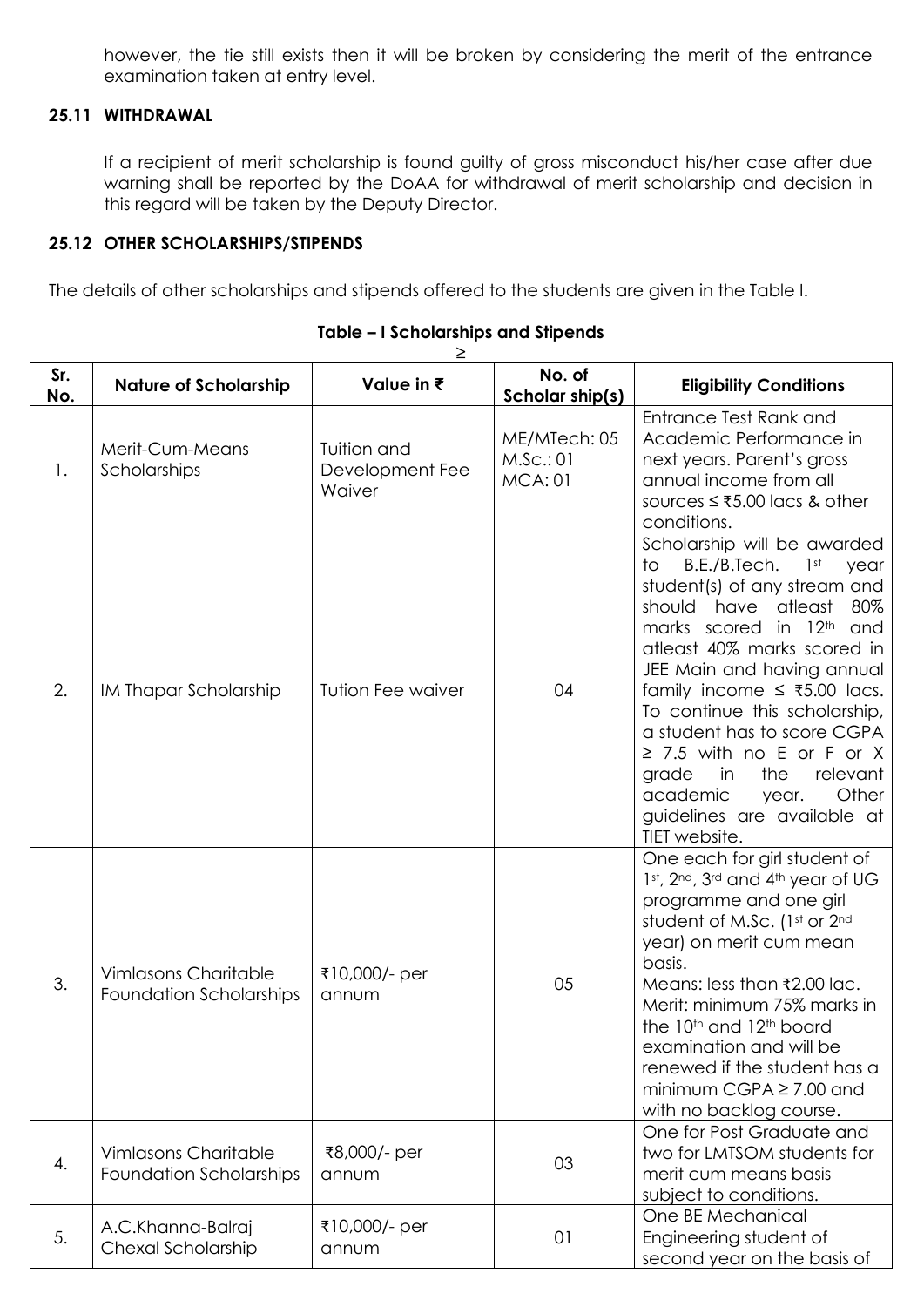|     |                                                                                          |                                                                                                           |    | merit.                                                                                                                                                                                                                                                        |
|-----|------------------------------------------------------------------------------------------|-----------------------------------------------------------------------------------------------------------|----|---------------------------------------------------------------------------------------------------------------------------------------------------------------------------------------------------------------------------------------------------------------|
| 6.  | Shakuntla-Juneja<br>Memorial Scholarship                                                 | ₹10,000/- per<br>annum                                                                                    | 01 | One BE Civil Engineering<br>student of 2 <sup>nd</sup> year on the<br>basis of merit.                                                                                                                                                                         |
| 7.  | Prof R.K. Virmani<br>Scholarship                                                         | ₹10,000/- per<br>annum                                                                                    | 01 | One BE Mechanical<br>Engineering student of 3rd<br>year or final year on the<br>merit cum mean basis.<br>Means $≤ ₹2.4$ lac per annum<br>Merit $\geq 6.00$ AGPA                                                                                               |
| 8.  | Late Dr. H.S. Kasana<br>Scholarship                                                      | ₹10,000/- per<br>annum                                                                                    | 01 | 2 <sup>nd</sup> year M.Sc. (Mathematics<br>& Computing) student who<br>secures maximum CGPA in<br>first year.                                                                                                                                                 |
| 9.  | Smt. Sudarshan<br>Syanghal Sehgal                                                        | ₹20,000/- per<br>annum                                                                                    | 01 | B.E./B.Tech. student of 1st<br>year on merit cum means<br>basis.                                                                                                                                                                                              |
| 10. | Dipesh Chawla<br><b>Memorial Scholarship</b>                                             | ₹32,000/- per<br>annum                                                                                    | 01 | The best student in the BE<br>(Civil) final year on the basis<br>of CGPA at the end of 3rd<br>year.                                                                                                                                                           |
| 11. | Late Swaraj Bedi<br>Scholarship                                                          | ₹10,000/- per<br>annum                                                                                    | 01 | Female student of 3rd /4th yr<br>of B.E./B.Tech CGPA $\geq$ 7.00,<br>Means $≤ ₹2.00$ lac per<br>annum.                                                                                                                                                        |
| 12. | Sardarni Mohinder Kaur<br>Sidhu Memorial<br>Scholarship                                  | ₹10,000/- per<br>annum                                                                                    | 01 | Topper of BE (Electrical<br>Engg.) at the end of 3rd year.                                                                                                                                                                                                    |
| 13. | Late H R Bhatia<br>Scholarship                                                           | ₹10,000/- per<br>annum                                                                                    | 01 | Male Engineering Student in<br>3 <sup>rd</sup> year or 4 <sup>th</sup> year; Merit ><br>7.0 CGPA and Means Yearly<br>income < $\overline{\xi}$ 2.00 lacs                                                                                                      |
| 14. | Amir Chand and Dewki<br><b>Bai Batra Scholarship</b>                                     | ₹15,000/- per<br>annum                                                                                    | 01 | To a student who at the end<br>of third year stands first in<br><b>Mechanical Engineering</b><br>according to the CGPA                                                                                                                                        |
| 15. | Prem Sagar Gupta Merit<br>Scholarship                                                    | ₹5,000/- per annum                                                                                        | 03 | One each to BE Civil<br>Engineering student of 2 <sup>nd</sup> ,<br>3rd and 4th year on merit<br>basis.                                                                                                                                                       |
| 16. | Datar Kaur/Pritam Kaur<br>Annual Scholarship                                             | \$500 per annum<br>(Equivalent amount<br>in rupees shall be<br>given)                                     | 02 | 2 <sup>nd</sup> year Student of any<br>branch on merit cum means<br>basis.<br>$CGPA \ge 7.0$ in first year<br>Means ≤ ₹2.00 lac per<br>annum.                                                                                                                 |
| 17. | <b>Central Sector</b><br>Scholarship Scheme of<br>top class education<br>for SC students | Equivalent to tuition<br>fee and other non-<br>refundable charges<br>as per guidelines of<br>Centre Govt. | 10 | First 10 SC students on merit<br>whose family income does<br>not exceed ₹4.50 lac per<br>annum. The details of the<br>scheme are available at<br>http://socialjustice.nic.in and<br>NeSP's (National<br>Scholarships) web portal<br>(www.scholarships.gov.in) |
| 18. | <b>Central Sector</b><br>Scholarship Scheme of<br>top class education                    | Equivalent to tuition<br>fee and other non-<br>refundable charges                                         | 05 | First 5 ST students on merit<br>whose family income does<br>not exceed ₹6.0 lac per                                                                                                                                                                           |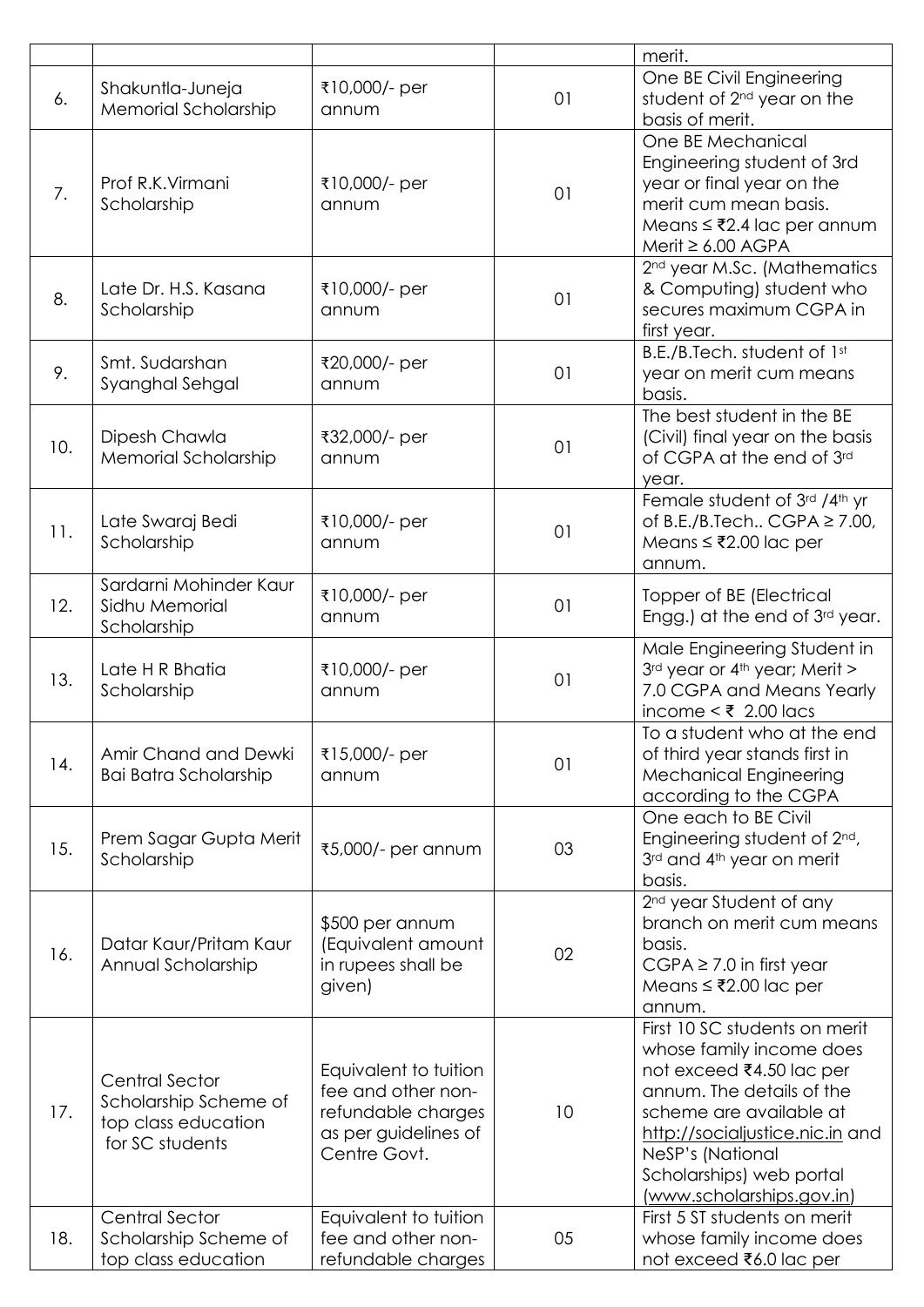|     | for ST students                                                                                                            | as per guidelines of<br>Centre Govt.                                                                                                                                                                     |        | annum. The details of the<br>scheme are available at<br>http://tribalaffairs.nic.in and<br>NeSP's web portal<br>(www.scholarships.gov.in)                                                                                                                                                                                                                                                                                                                                                                                                                                                    |
|-----|----------------------------------------------------------------------------------------------------------------------------|----------------------------------------------------------------------------------------------------------------------------------------------------------------------------------------------------------|--------|----------------------------------------------------------------------------------------------------------------------------------------------------------------------------------------------------------------------------------------------------------------------------------------------------------------------------------------------------------------------------------------------------------------------------------------------------------------------------------------------------------------------------------------------------------------------------------------------|
| 19. | <b>Central Sector Plan</b><br>Scheme of Scholarship<br>for Top Class Education<br>for students with<br><b>Disabilities</b> | Reimbursement of<br>tuition fees and<br>non-refundable<br>fees (max. $\overline{\xi}$ 2.00<br>$ acs $ +<br>maintenance<br>allowance, books &<br>stationery<br>expenses, as per<br>guideline of<br>scheme | $\ast$ | A person with disability<br>having not less than 40%<br>disability, total family income<br>shall not exceed ₹6.00 lacs<br>P.A. The details of scheme is<br>available at department<br>website<br>(www.disabilityaffairs.gov.in)<br>and NeSP"s web poral<br>(www.scholarships.gov.in)                                                                                                                                                                                                                                                                                                         |
| 20. | Central Scheme of<br><b>Scholarship for College</b><br>and University students                                             | ₹1,000/- P.M. for<br>10 months (for 1st<br>year to 3rd year)<br>and ₹2,000/- (4th<br>and 5 <sup>th</sup> year                                                                                            | $\ast$ | <b>Under National Merit</b><br>Scholarship Scheme,<br>Eligibility: above 80% marks in<br>10+2 examination and family<br>income less than ₹6.00 lacs<br>P.A. The details of scheme<br>are available at<br>http://mhrd.gov.in and<br>NeSP's web portal<br>(www.scholarships.gov.in)                                                                                                                                                                                                                                                                                                            |
|     | (www.scholarships.gov.in).<br>forward the application to sanctioning authority.                                            |                                                                                                                                                                                                          |        | Eligible students for scholarships at Sr. No. 17 and 18, will have to firstly register at national<br>scholarships web portal and submit application form to DOSA office, then, first top 10 (Ten) SC<br>and 05 (Five) ST students will be asked to apply online on national scholarship<br>For scholarships at Sr. No. 19 and 20 are required to register and apply application on line on<br>national scholarships (www.scholarships.gov.in) web portal and a printout along with all the<br>relevant documents will be submitted to DOSA office (Room No. AB-106) for verification and to |
|     | a) Punjab Govt. Post<br>Matric Scholarship for<br>SC students                                                              | Freeship equivalent<br>to the amount,<br>sanctioned by the<br>DTE, Pb,<br>Government of<br>Punjab                                                                                                        | $\ast$ | SC student of Punjab State<br>and family income should<br>not exceed ₹2.50/- lac per<br>annum and as per<br>guidelines by the Punjab<br>Government.                                                                                                                                                                                                                                                                                                                                                                                                                                          |
| 21. | b) Special grant to SC<br>students                                                                                         | ₹125/- per month<br>for Day Scholars.<br>₹250/- per month<br>for Hostlers as per<br>guidelines of<br>Punjab Govt.                                                                                        |        | SC student of Punjab State<br>and family income should<br>be less than ₹60,965/- per<br>annum, as per guidelines of<br>Punjab Government.                                                                                                                                                                                                                                                                                                                                                                                                                                                    |
|     | (c) Punjab Govt. Post<br>Matric Scholarship<br>(OBC)                                                                       | Freeship equivalent<br>to the amount,<br>sanctioned by the<br>DTE, Pb,<br>Government of<br>Punjab                                                                                                        | $\ast$ | Should be OBC student of<br>Punjab State and family<br>income per annum should<br>not exceed the limit fixed by<br>the Punjab Government, i.e.,<br>₹1.00 lac/- per annum.                                                                                                                                                                                                                                                                                                                                                                                                                    |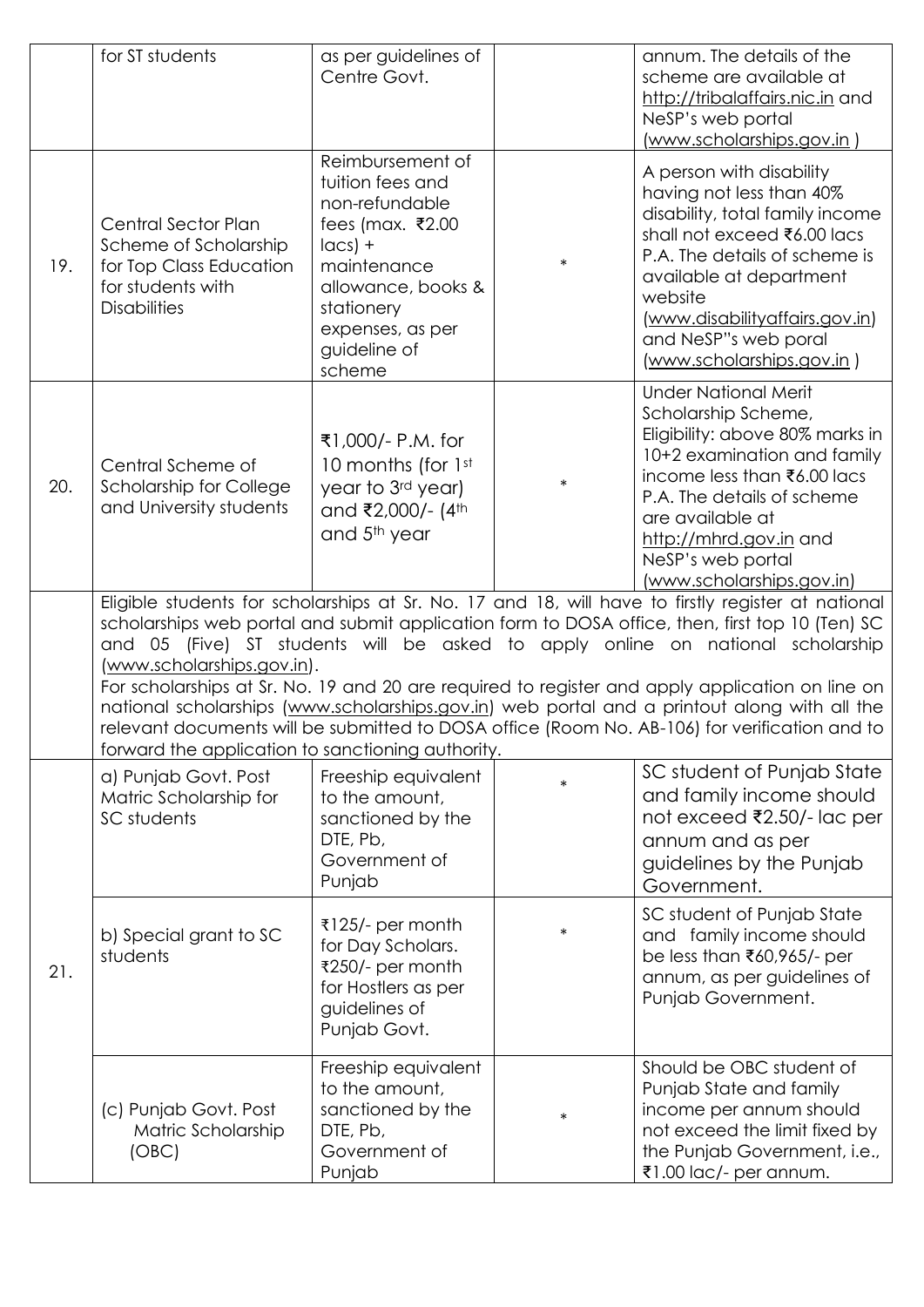|            | For 21 (a) and 21 (c), eligible students are advised to register and submit application form                                                                                               |                                                                                                                                                   |             |                                                                                                                                                                                                            |  |
|------------|--------------------------------------------------------------------------------------------------------------------------------------------------------------------------------------------|---------------------------------------------------------------------------------------------------------------------------------------------------|-------------|------------------------------------------------------------------------------------------------------------------------------------------------------------------------------------------------------------|--|
|            | online on www.punjabscholarships.gov.in and submit a print out of application form and other<br>relevant documents to the office of DOSA (Room No. AB-106) for verification and to forward |                                                                                                                                                   |             |                                                                                                                                                                                                            |  |
|            | to<br>the<br>application<br>www.dtepunjab.gov.in                                                                                                                                           | sanctioning<br>authority.                                                                                                                         | Eligibility | criteria<br>is<br>available<br>on                                                                                                                                                                          |  |
| 22<br>(a). | Post Matric Scholarship<br>for students belonging<br>to the minority<br>communities.                                                                                                       | As per government<br>guidelines<br>mentioned at the<br>site of welfare of<br>minority Deptt. and<br>national<br>scholarships web<br>portal        | $\ast$      | Students who have secured<br>not less than 50% marks in<br>previous year final exam.<br>Family income should not<br>exceed ₹2 lac per annum.                                                               |  |
| 22<br>(b). | Merit cum means<br>Scholarship for students<br>belonging to the<br>minority communities.                                                                                                   | For 22 (a) & 22 (b) as per Govt. guidelines available on website<br>http://www.scholarships.gov.in (national Scholarship portal)                  |             |                                                                                                                                                                                                            |  |
| 23.        | Post Matric Scholarship<br>to SC students                                                                                                                                                  | Equivalent to tuition<br>fee per month as<br>per the guidelines<br>of respective State<br>Government.                                             | $\ast$      | Should be SC student.<br>Other guidelines as per the<br>respective State<br>Governments.                                                                                                                   |  |
| 24.        | Special Scholarship<br>Scheme for J & K<br>students                                                                                                                                        | Reimbursement of<br>tuition fee, other<br>incidental charges,<br>hostel/mess<br>charges etc. as per<br>guidelines of MHRD<br>for J&K scholarships | $\ast$      | Parent income should not<br>exceed ₹6.00 lac per<br>annum.<br>Student should belong to J &<br>K and passed 12 or<br>equivalent from state Board<br>of J & K. Other conditions as<br>per guidelines of MHRD |  |
| 25.        | National Scholarship                                                                                                                                                                       | ₹120/- Day Scholars<br>₹170/- Boarders                                                                                                            | $\ast$      | As per the guidelines by<br>Punjab Government.                                                                                                                                                             |  |
| 26.        | National Talent Search<br>Scheme Scholarship                                                                                                                                               | ₹500/- per month.                                                                                                                                 | ∗           | As per guidelines of NCERT,<br>New Delhi.                                                                                                                                                                  |  |
| 27.        | <b>National Thermal Power</b><br><b>Corporation Scholarship</b><br>Scheme                                                                                                                  | ₹18,000/- per<br>annum.                                                                                                                           | $\ast$      | To be decided of the NTPC<br>for SC/ST/Physically<br>Handicapped students.                                                                                                                                 |  |
| 28.        | Indian Oil Scholarship                                                                                                                                                                     | As per guidelines of<br>Indian Oil Corp. Ltd.                                                                                                     | $\ast$      | Should be SC/ST student<br>and to be decided by the<br>Indian Oil Corp. Ltd., New<br>Delhi.                                                                                                                |  |
| 29.        | Himachal Pradesh Govt.<br>Stipend                                                                                                                                                          | As per guidelines of<br>HP Govt.                                                                                                                  | $\ast$      | On the basis of poverty-cum-<br>brilliance of Himachal State<br>Students as per guidelines of<br>the State Government.                                                                                     |  |
| 30.        | Guru Harkrishan<br><b>Educational Society</b><br>Scholarship                                                                                                                               | ₹500/- per month.                                                                                                                                 | $\ast$      | Students who have secured<br>not less than 60% marks in<br>the previous qualifying<br>examination. Family income<br>should not exceed ₹ 10,000/-<br>per month and to be<br>decided by the Society.         |  |
|            |                                                                                                                                                                                            | <b>Scholarships instituted by Thapar Alumnus</b>                                                                                                  |             |                                                                                                                                                                                                            |  |
| 31.        | Thapar Institute of<br>Engineering &<br>Technology 'Class of                                                                                                                               | Equivalent to the<br>interest generated<br>on amount                                                                                              | 01          | Scholarship will be awarded<br>to BE 3rd year student on the<br>basis of AGPA (minimum                                                                                                                     |  |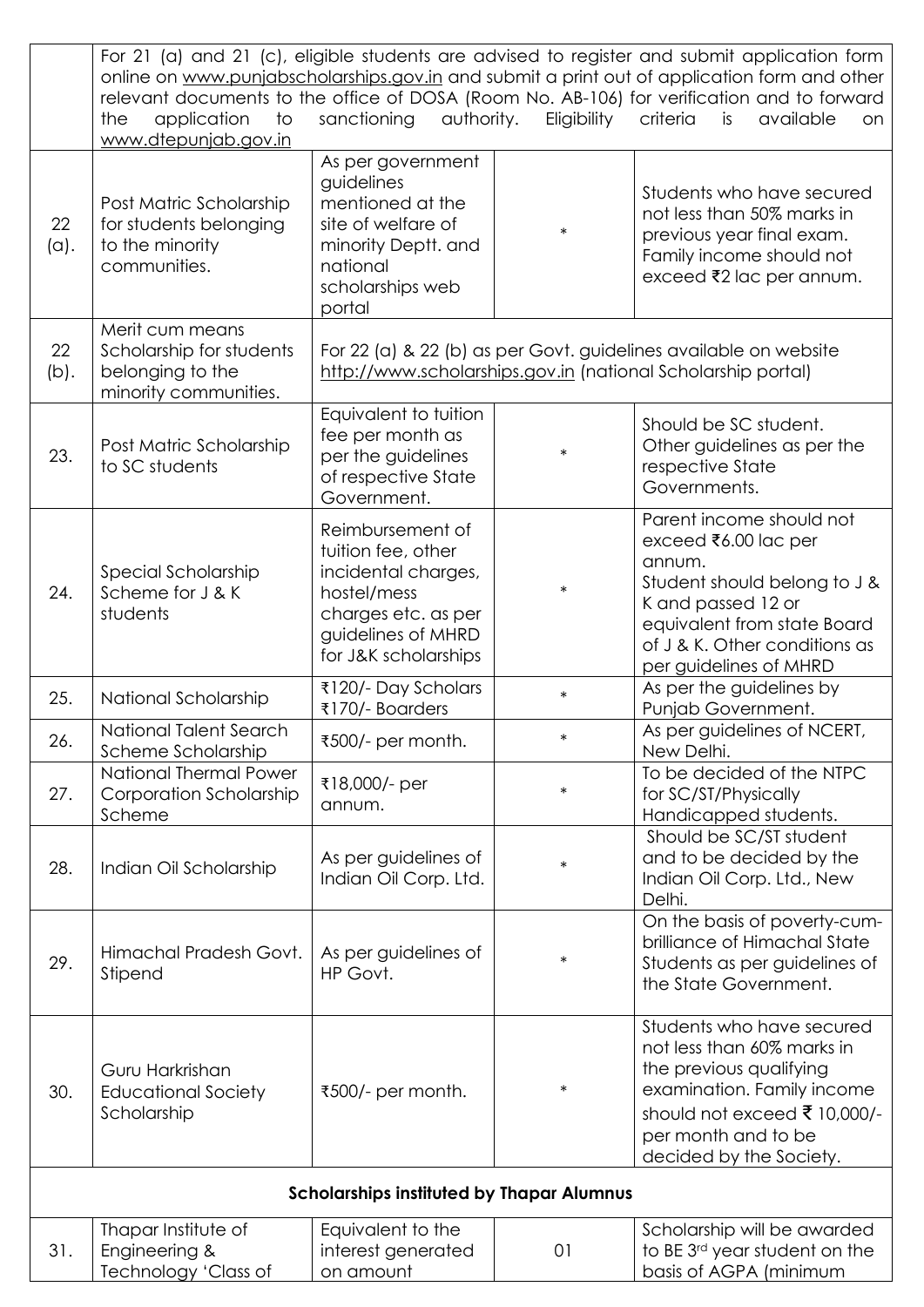|     | 1965' scholarship                                                                                            | donated by 1965<br>batch                                                                                                                        |    | 8.00) earned during the 2nd<br>year of study and the merit<br>of the project proposal<br>submitted by the students of<br>Civil/Mechanical/Electrical<br>Engineering. Other<br>guidelines are displayed at<br>TIET website.                                                                                                                                                 |
|-----|--------------------------------------------------------------------------------------------------------------|-------------------------------------------------------------------------------------------------------------------------------------------------|----|----------------------------------------------------------------------------------------------------------------------------------------------------------------------------------------------------------------------------------------------------------------------------------------------------------------------------------------------------------------------------|
| 32. | Thapar Institute of<br>Engineering &<br>Technology 'Class of<br>1987' scholarship                            | Equivalent to the<br>interest generated<br>on amount<br>donated by 1987<br>batch                                                                | 02 | Two scholarship of value Rs<br>50,000 per annum<br>(Maximum) will be awarded<br>to BE final year students. The<br>Scholarship shall be<br>awarded to student who has<br>minimum CGPA of 7.50 at<br>the end of 3rd year and has<br>done exceptionally well in<br>Sports or extra-curricular<br>activities. Other guidelines<br>are displayed at TIET website.               |
| 33. | Thapar Institute of<br>Engineering &<br>Technology 'Class of<br>1988' scholarship                            | ₹60000/- P.A.                                                                                                                                   | 01 | Scholarship will be awarded<br>to BE 3 <sup>rd</sup> year student of<br>either Civil or Mechanical or<br>Electrical Engineering on the<br>basis of AGPA (minimum<br>8.00) earned during the 2nd<br>year of study and means<br>(students<br>family<br>having<br>income less than ₹5.00 lacs<br>are eligible to apply) Other<br>guidelines are displayed at<br>TIET website. |
| 34. | Thapar Institute of<br>Engineering &<br>Technology 'Class of<br>1989' scholarship                            | ₹1,00,000/- P.A.                                                                                                                                | 01 | Scholarship will be awarded<br>B.E./B.Tech. 2 <sup>nd</sup> year of any<br>stream and should have had<br>no E or F or X grade up to<br>the first semester of second<br>year. CGPA not less than<br>6.00 in first year and having<br>annual family income less<br>₹5.00<br>lacs.<br>than<br>Other<br>guidelines are available at<br>TIET website.                           |
| 35. | Vinod Luthra, Sudershan<br>Bhateja, Vijay Goel and<br>Shyam Lal Taneja<br>Scholarship 3rd Year<br>Mechanical | Equivalent to the<br>interest generated<br>on amount<br>donated to the<br>account by Mr.<br>Luthra subject to a<br>maximum of<br>₹50,000/- p.a. | 01 | Scholarship will be awarded<br>to BE 3 <sup>rd</sup> year student of<br>Mechanical Engineering on<br>the basis of CGPA (minimum<br>7.00) earned during the 2 <sup>nd</sup><br>year of study and means<br>(students having family<br>income less than ₹5.00 lacs<br>are eligible to apply) Other<br>guidelines are displayed at<br>TIET website.                            |
| 36. | Vinod & Vinay Luthra                                                                                         | Equivalent to the                                                                                                                               | 01 | Scholarship will be awarded                                                                                                                                                                                                                                                                                                                                                |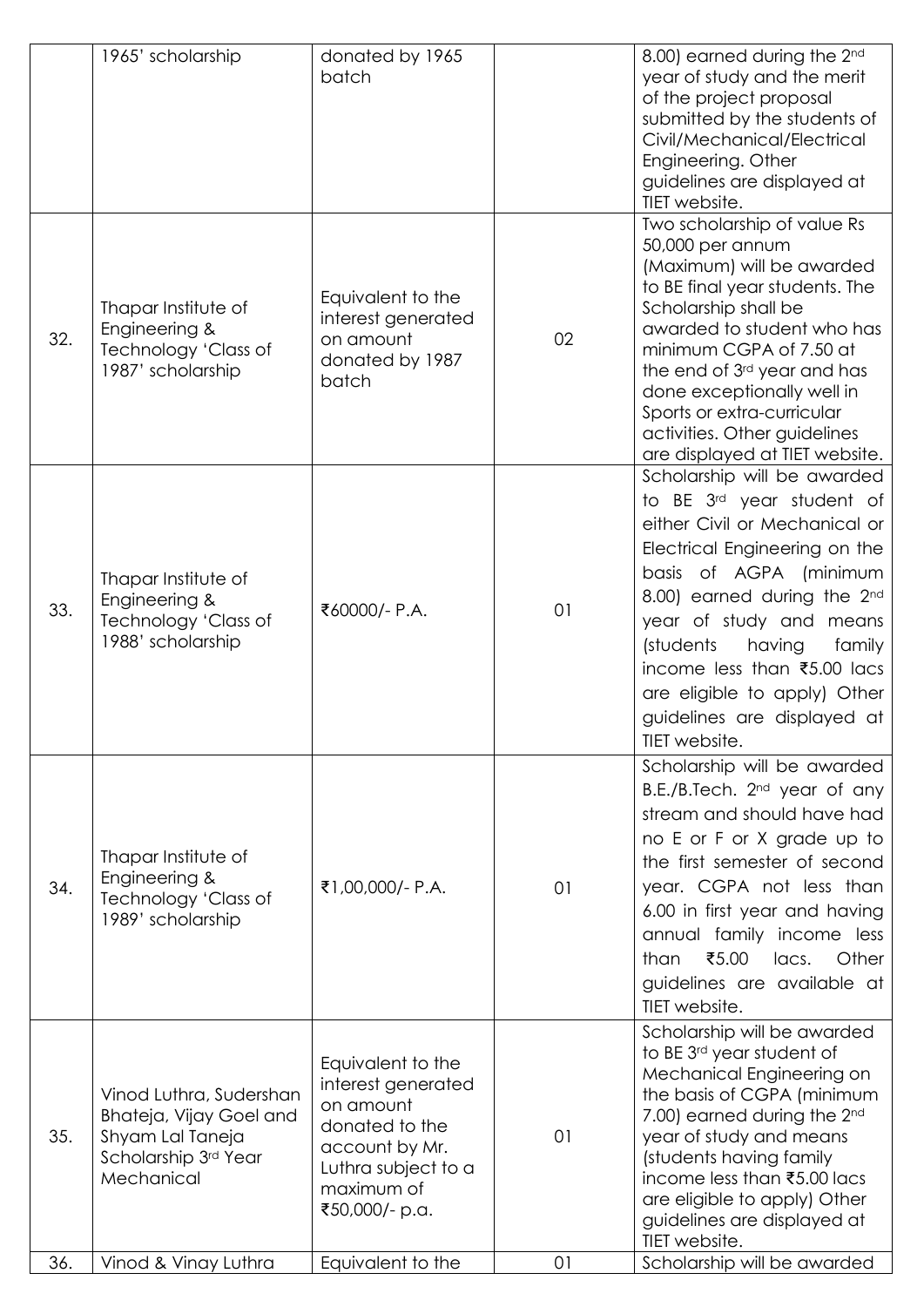|     | Family Scholarship 4th<br>Year Mechanical                                          | interest generated<br>on amount<br>donated to the<br>account by Mr.<br>Luthra subject to a<br>maximum of<br>₹50,000/- p.a.                                     |    | to BE 4 <sup>th</sup> year student of<br>Mechanical Engineering on<br>the basis of CGPA (minimum<br>7.00) earned during the 3rd<br>year of study and means<br>(students having family<br>income less than ₹5.00 lacs<br>are eligible to apply) Other<br>guidelines are displayed at<br>TIET website.                                                                                                                                                               |
|-----|------------------------------------------------------------------------------------|----------------------------------------------------------------------------------------------------------------------------------------------------------------|----|--------------------------------------------------------------------------------------------------------------------------------------------------------------------------------------------------------------------------------------------------------------------------------------------------------------------------------------------------------------------------------------------------------------------------------------------------------------------|
| 37. | Vinod & Vinay Luthra<br>Family Scholarship 3rd<br><b>Year Civil</b>                | Equivalent to the<br>interest generated<br>on amount<br>donated to the<br>account by Mr.<br>Luthra subject to a<br>maximum of<br>₹50,000/- p.a.                | 01 | Scholarship will be awarded<br>to BE 3rd year student of Civil<br>Engineering on the basis of<br>CGPA (minimum 7.00)<br>earned during the 2 <sup>nd</sup> year<br>of study and means<br>(students having family<br>income less than ₹5.00 lacs<br>are eligible to apply) Other<br>guidelines are displayed at T<br>website.                                                                                                                                        |
| 38. | Vinod & Vinay Luthra<br>Family Scholarship 4th<br><b>Year Civil</b>                | Equivalent to the<br>interest generated<br>on amount<br>donated to the<br>account by Mr.<br>Luthra subject to a<br>maximum of<br>₹50,000/- p.a.                | 01 | Scholarship will be awarded<br>to BE 4 <sup>th</sup> year student of Civil<br>Engineering on the basis of<br>CGPA (minimum 7.00)<br>earned during the 3rd year<br>of study and means<br>(students having family<br>income less than ₹5.00 lacs<br>are eligible to apply) Other<br>guidelines are displayed at<br>TIET website.                                                                                                                                     |
| 39. | Thapar Institute of<br>Engineering &<br>Technology 'Class of<br>1962 Scholarships" | Equivalent to the<br>interest generated<br>on amount<br>donated to the<br>account by the<br>class of 1962<br>subject to a<br>maximum of<br>₹50,000/- each p.a. | 04 | 3 Scholarship will be<br>awarded to BE 2 <sup>nd</sup> year<br>students (one each from<br>Civil, Mechanical and<br>Electrical Engineering) and<br>one Scholarship to BE 3rd<br>year student of Electrical<br>Engineering on the basis of<br>CGPA (minimum 7.00)<br>earned during the previous<br>year of study and means<br>(students having family<br>income less than ₹5.00 lacs<br>are eligible to apply) Other<br>guidelines are displayed at<br>TIET website. |
|     | will be awarded to a female engineering student.                                   |                                                                                                                                                                |    | Note: At least One scholarship of 3rd year students out of scholarships at Sr. No. 35, 37 and 39                                                                                                                                                                                                                                                                                                                                                                   |
| 40. | Kanwaljit & Zenaida Dhir<br><b>Family Scholarship</b>                              | Equivalent to the<br>interest generated<br>on amount<br>donated to the<br>account by Mr.<br>Luthra subject to a<br>maximum of<br>₹50,000/- p.a.                | 01 | Scholarship will be awarded<br>to BE 4 <sup>th</sup> year female student<br>of Electrical Engineering on<br>the basis of CGPA (minimum<br>7.00) earned during the 3rd<br>year of study and means<br>(students having family<br>income less than ₹5.00 lacs<br>are eligible to apply) Other                                                                                                                                                                         |